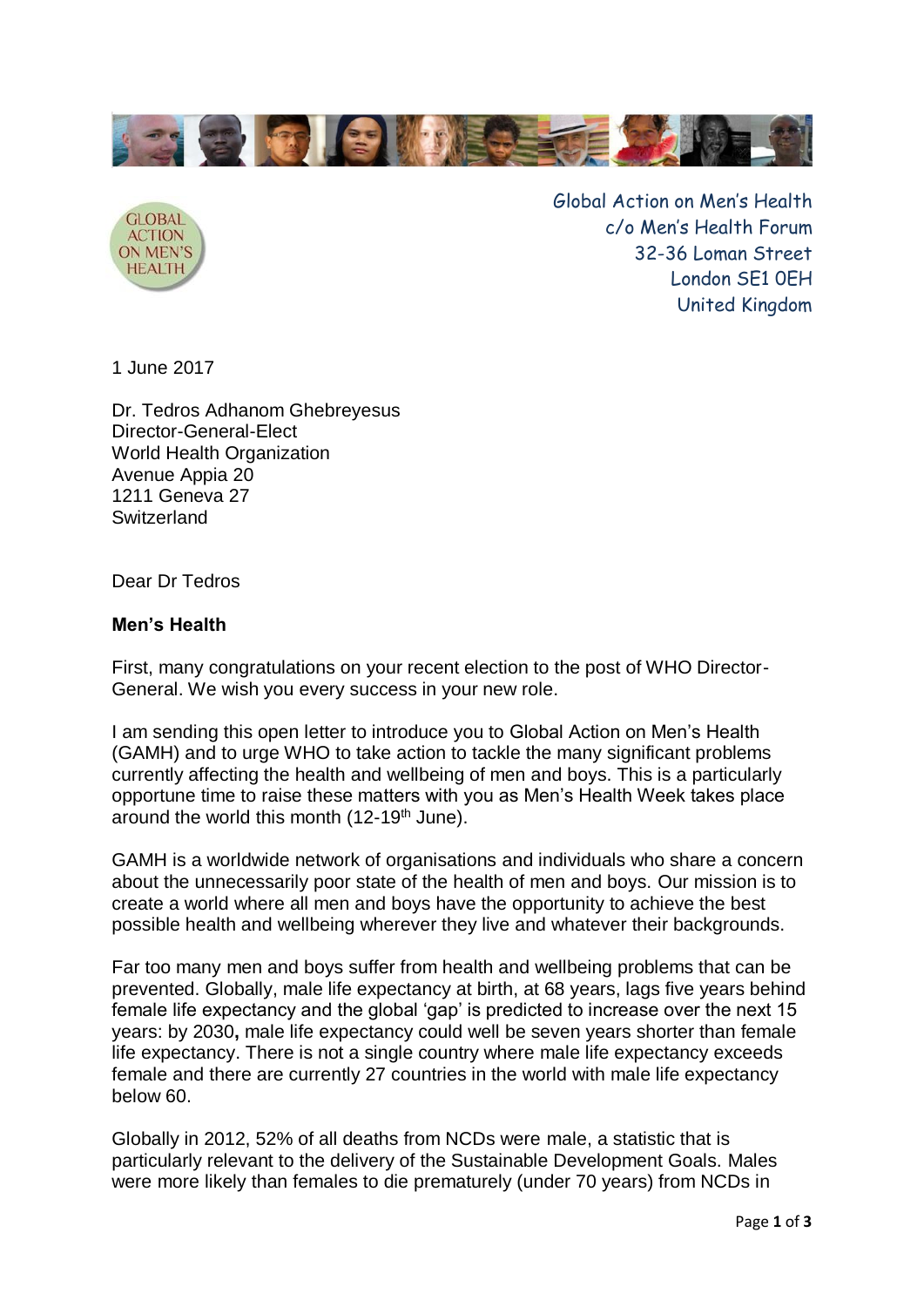almost every country (females were more likely to die prematurely from NCDs in just four countries). The proportion of premature NCD deaths in males was twice or more that in females in 11 countries.

Men do worse than women in respect of several of the major risk factors for NCDs. In 2010, 55% of deaths from dietary risk factors were male as were 72% of deaths from tobacco smoking and 65% of deaths from alcohol. More males than females died from environmental factors (unimproved water and sanitation as well as air pollution) and drug use. There was a particularly large sex difference for deaths caused by occupational risks: 88% of deaths from this cause were male in 2010. Males accounted for 82% of all homicide victims in 2012 and have estimated rates of homicide that are more than four times those of females. Males were almost twice as likely to die by suicide as women; in high-income countries, men were three times more likely to die by suicide.

Men who are particularly disadvantaged, such as men who are unemployed, gay, homeless, migrants or from certain ethnic minorities, are often at greater risk of poor health.

The health problems facing men and boys have to date received little national, regional or global attention from health policymakers or healthcare providers. There has been a failure to tackle the causes of poor male health, including men's exposure to occupational hazards, their lower health literacy levels and risk-taking behaviours. Health services, particularly at the primary care level, can be difficult for men to access. The growing evidence base which demonstrates how effective action can be taken to address these challenges remains largely overlooked.

GAMH would therefore like to see:

- Global health organisations, including WHO, and national governments address the health and wellbeing needs of men and boys in all relevant policies.
- Men and boys encouraged and supported to take better care of their own health as well as the health of their partners and children.
- Health practitioners take greater account of the specific needs of men and boys in service delivery, health promotion and clinical practice.
- Other agencies and organisations, such as schools and workplaces, helped to be more aware of their significant impact on the health of men and boys.
- Sustained multi-disciplinary research into the health of men and boys.

Work with men and boys should sit alongside continuing action to improve the health of women and girls and must not be undertaken at their expense. GAMH does not believe that resources currently allocated to women's health should be transferred to men's health. It is also our view that improving men's health would contribute to the improvement of women's health, e.g. by preventing family incomes falling following the premature death or incapacity of a male earner.

We were very encouraged by your vision statement, not least your commitment to creating 'a world in which everyone can lead healthy and productive lives, regardless of who they are or where they live.' We hope that your election will mark the start of a new approach by WHO to the issue of men's health. To facilitate this, we are keen